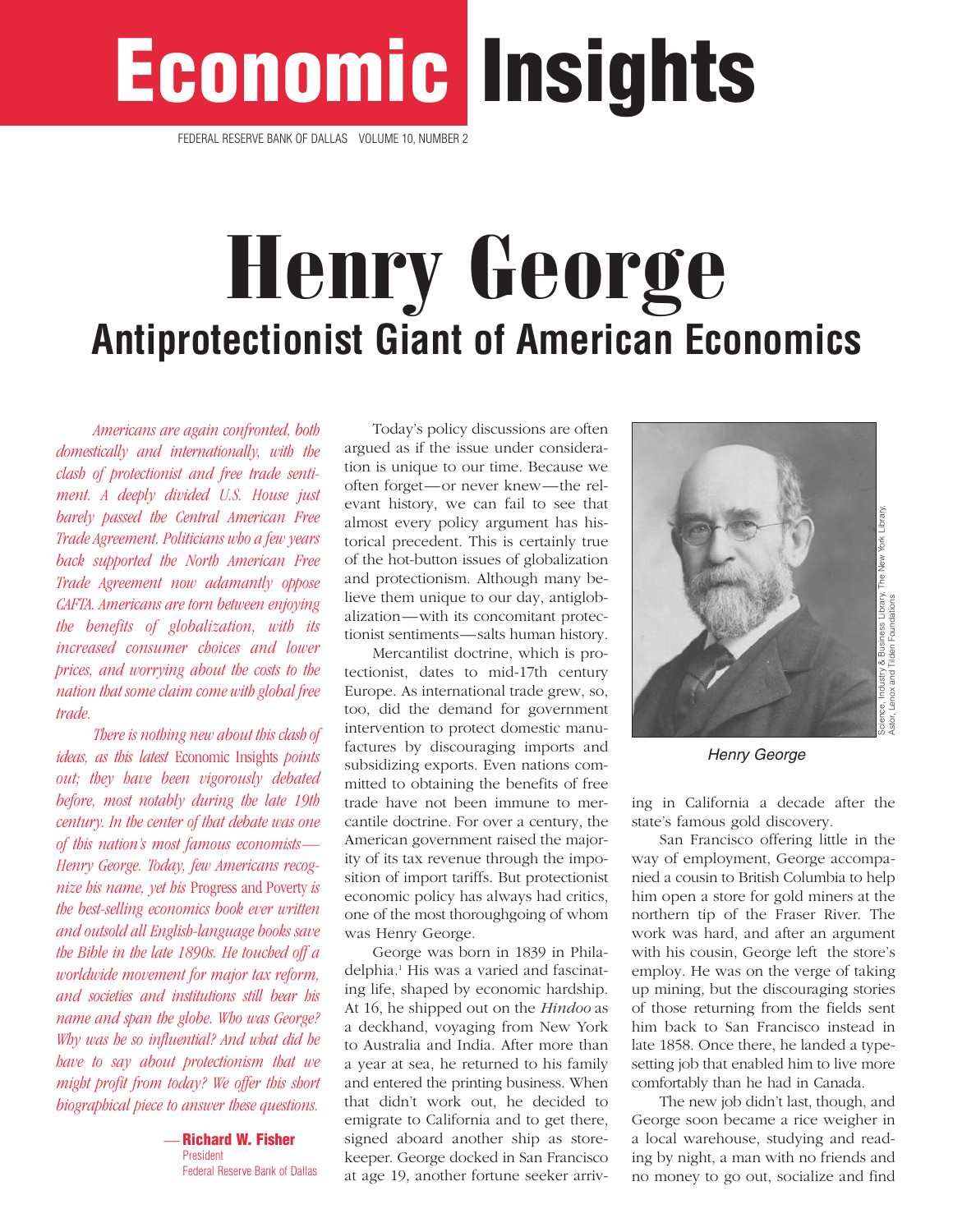#### **The Single Tax on Land**

After studying the classical political economists' writings—including work by the French physiocrats, Adam Smith, David Ricardo, Thomas Robert Malthus and John Stuart Mill—George concluded that economic rent was an unproductive and unfair residual value that served only to enrich landowners while contributing nothing to the productive process itself. The amount of rent was determined solely by the collective demand for land. George's basic idea, which he did not claim was original, was to tax away all land rent and abolish all other taxes. He did not advocate confiscation of the land, arguing that it would be both unfair to current owners and unnecessary for his system to work. The whole community, whose demand for land caused rent, would reap the benefit of those rents. Labor and capital—so often burdened by the patchwork of taxes on labor, savings and entrepreneurs—would be unleashed because none of these would be taxed, nor would improvements to raw land, such as factories and other buildings.

Many taxes of the sort George advocated exist today, including any property tax that distinguishes between raw land value and site improvements. A tax on land, a fixed-supply input, does not have the same supply-side disincentive effect as a tax on labor or capital. No one denies this basic contention of classical economics. Other objections, however, are valid, especially the observation that as total government expenditures rise, no tax on land alone can finance that spending. For his part, George believed that land tax revenues were the upper bound on appropriate, moral taxation. Because of his views on taxes, his ideas have influenced many competing political movements—from Fabian socialism to development economic theory and even modern libertarianism. George's influence can also be seen in modern environmentalism, which views nature as a common gift to all, as well as in urban planning theory. (Gaffney 1987)

Progress and Poverty was a big best-seller; it outsold all books in the English language save the Bible as the world entered the 20th century. In some ways, the focus on the single-tax proposal has prevented a general appreciation of the totality of George's work. His was a clear and powerful voice for free international trade, and he convinced even labor union members and many socialists of his day of free trade's superiority. How much has changed!

Because George believed that the only just tax was one applied to land rent, he opposed tariffs on goods traded across international borders. But there is little doubt when reading his work that it wasn't mere logical consistency that motivated him to endorse open trade; he endorsed it because free trade was an economic principle in which he strongly believed. His position arose from a careful theoretical examination of the entire issue, and he shared his views in speeches around the world and in his very popular Protection or Free Trade, published in 1886. ■

any. When the warehouse closed, George set off on foot for the gold fields. But broke and hungry, he returned to San Francisco without making it there. He landed work setting type, but found himself unemployed shortly thereafter when the job market dried up. It was then that he finally had a piece of good luck—meeting his future wife, Annie Corsina Fox. Their courtship and marriage coincided with the nation's plunge into civil war and the young groom's unpromising employment prospects. But unlike his other fortunes, which always gyrated wildly, the marriage was a wonderfully successful rock on which he and his wife built the remainder of their lives.

The war years were a time of bitter privation for the couple. They moved to Sacramento so Henry could set type, but that opportunity soon collapsed with the firm's demise, and they returned to San Francisco to find work scarce there as well. When their second child was born and they were penniless, George was reduced to begging. Happily, he was able to get some money just by asking a stranger for it. Otherwise, he wrote in his journal, he would probably have killed the man to secure funds to feed his children. Hitting bottom, he outlined the steps he planned to take to improve himself and, he hoped, his family's lot. The man who would write *Progress and Poverty*—the best-selling economics book in history—was no stranger to either.

George finally landed steady printing work and began writing pieces for area newspapers, his first foray into the public arena of ideas and policy debate. His formal education was limited, but that didn't stop him from becoming selfeducated in political economy. Having been a protectionist before (he wrote in his journal) engaging in "logical thought on the matter," he quickly converted to the free trade position. In a debate in Sacramento (probably in 1868), he stated his position clearly through a telling rejoinder to the evening's protectionist speaker. If the speaker were correct, George challenged, the remotest places on earth ought to be the best places to live since they would be the most prosperous. It was a simple yet thought-provoking reply that demonstrated the silliness of protectionist dogma. George further announced that at the beginning of the evening he had been a protectionist, but after listening to the speaker's arguments, he was leaving the meeting a free trader because "protection was defensible only upon the theory that the separation of mankind into nations implied their industrial and commercial antagonism."2

Over the next 10 years, George edited two small newspapers and ran unsuccessfully for political office. He was appointed state inspector of gas meters in 1876, and dutifully worked to improve the safety of California's natural gas infrastructure, often over the objections of gas-related business interests.

His ideas concerning the relationship between land rents and poverty began to crystallize, and he often wrote pamphlets and editorials arguing his views. His ideas attracted a growing number of followers. On Sept. 18, 1877, in Sausalito—just north of San Francisco and his new home—George began writing a potential magazine article that would eventually become *Progress and Poverty*.

At that time, the nation was suffering a severe industrial depression, and anarchy and disorder reigned. The situation cost many lives, and vandalism by mobs of the newly unemployed caused millions in property damage. George's friends convinced him to expand the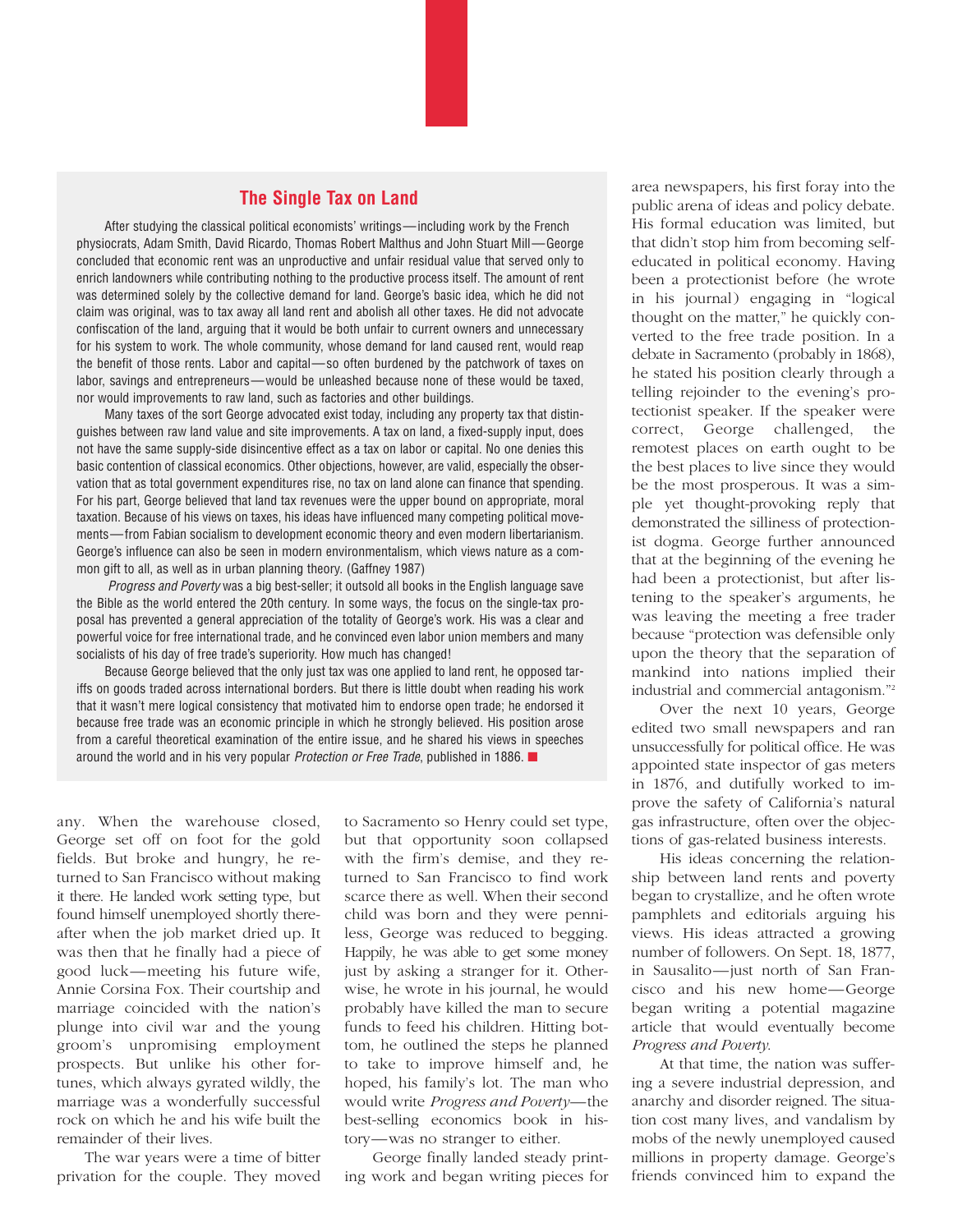article into a book. He labored for 17 months, with the final result first published for general distribution in New York in 1880. Sales were slow initially but soon grew, as did George's reputation.

He embarked for Europe to help spread his vision for ending poverty, which was set out in the book. He proposed a single tax on land to replace the taxes labor and capital owners paid, shifting the entire tax burden onto inelastically supplied land rent. Two outcomes of such policy would be a reduction in unearned rental incomes as land became a public good and an increase in labor's disposable income. (See the box on the previous page.)

After a year in Europe debating some well-known opponents—among them, economists such as the great Alfred Marshall—George returned to America a famous man. It was time, he knew, to spread his vision at home. Low-cost editions of his writings sold very well, and politicians and political parties courted him. George had ignited a large social movement that demanded land reform of the sort he proposed in *Progress and Poverty*, the so-called single tax on land.<sup>3</sup>

In 1886, George ran for mayor of New York City. Backed by most unions, he presented a real threat to the Democratically controlled political machine, which offered him a Congressional seat if he would forgo the election. "Wanting to raise hell," George declined the offer and accepted the United Labor Party's draft to run for mayor. In retaliation, his campaign was subjected to dirty tricks and his reputation smeared.

George did not win, but he did beat Theodore Roosevelt, the Republican candidate, by 8,000 of the 120,000 votes counted for both men. That tally was, of course, done by the Democrats and is undoubtedly inaccurate because George's party had no poll watchers to help oversee the ballot count. Considering that his opponents portrayed him as a man whose followers were "anarchists, nihilists, communists and socialists" who would bring the French Revolution's

#### **What Is Prevented by Protection?**

Protection implies prevention. To protect is to preserve or defend.

What is it that protection by tariff prevents? It is trade. To speak more exactly, it is that part of trade which consists in bringing in from other countries commodities that might be produced at home.

But trade, from which "protection" essays to preserve and defend us, is not, like flood, earthquake, or tornado, something that comes without human agency. Trade implies human action. There can be no need of preserving from or defending against trade, unless there are men who want to trade and try to trade. Who, then, are the men against whose efforts to trade "protection" preserves and defends us?

If I had been asked this question before I had come to think over the matter for myself, I should have said that the men against whom "protection" defends us are foreign producers who wish to sell their goods in our home markets. This is the assumption that runs through all protectionist arguments—the assumption that foreigners are constantly trying to force their products upon us, and that a protective tariff is a means for defending ourselves against what they want to do.

Yet a moment's thought will show that no effort of foreigners to sell us their products could of itself make a tariff necessary. For the desire of one party, however strong it might be, cannot of itself bring about trade. To every trade there must be two parties who mutually desire to trade, and whose actions are reciprocal. No one can buy unless he can find some one willing to sell; and no one can sell unless there is some other one willing to buy. If Americans did not want to buy foreign goods, foreign goods could not be sold here even if there were no tariff. The efficient cause of the trade which our tariff aims to prevent is the desire of Americans to buy foreign goods, not the desire of foreign producers to sell them. Thus protection really prevents what the "protected" themselves want to do. It is not from foreigners that protection preserves and defends us; it is from ourselves. ■

—Protection or Free Trade, 45– 46

## **True Free Trade**

The mere abolition of protection—the mere substitution of a revenue tariff for a protective tariff—is such a lame and timorous application of the free-trade principle that it is a misnomer to speak of it as free trade. A revenue tariff is only a somewhat milder restriction on trade than a protective tariff.

Free trade, in its true meaning, requires not merely the abolition of protection but the sweeping away of all tariffs—the abolition of all restrictions…on the bringing of things into a country or the carrying of things out of a country.

But free trade cannot logically stop with the abolition of custom-houses. It applies as well to domestic as to foreign trade, and in its true sense requires the abolition of all internal taxes that fall on buying, selling, transporting or exchanging, on the making of any transaction or the carrying on of any business, save of course where the motive of the tax is public safety, health or morals.

Thus the adoption of true free trade involves the abolition of all indirect taxation of whatever kind, and the resort to direct taxation for all public revenues.

But this is not all. Trade, as we have seen, is a mode of production, and the freeing of trade is beneficial because it is a freeing of production. For the same reason, therefore, that we ought not to tax any one for adding to the wealth of a country by bringing valuable things into it, we ought not to tax any one for adding to the wealth of a country by producing within that country valuable things. Thus the principle of free trade requires that we should not merely abolish all indirect taxes, but that we should abolish as well all direct taxes on things that are the produce of labor; that we should, in short, give full play to the natural stimulus to production—the possession and enjoyment of the things produced—by imposing no tax whatever upon the production, accumulation or possession of wealth (i.e., things produced by labor), leaving every one free to make, exchange, give, spend or bequeath. ■

—Protection or Free Trade, 286–87